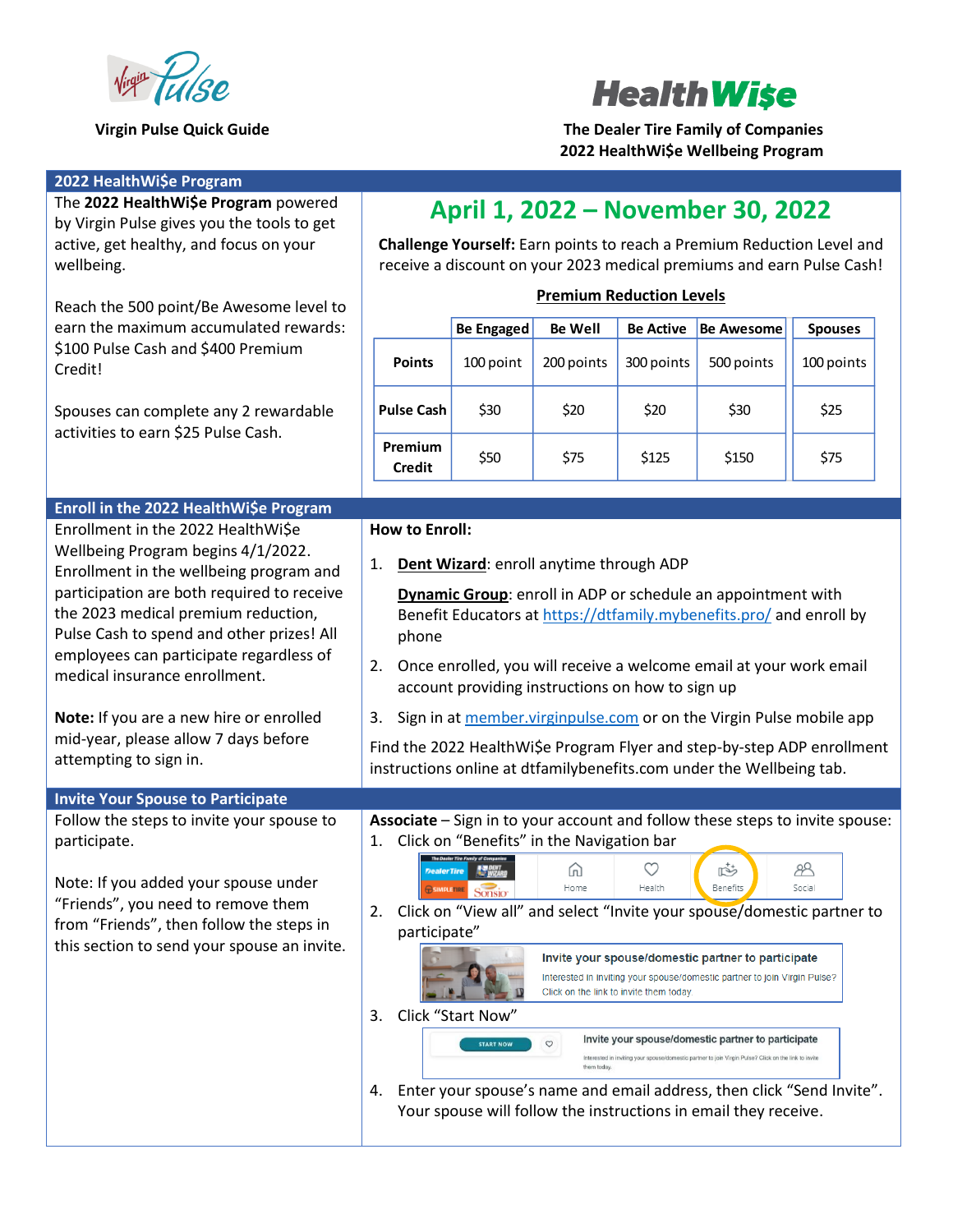| <b>Invite Friends and Family</b>              |                                               |                                       |                                 |                                                                    |                                                                      |
|-----------------------------------------------|-----------------------------------------------|---------------------------------------|---------------------------------|--------------------------------------------------------------------|----------------------------------------------------------------------|
| Invite your friends and family so you can     |                                               |                                       |                                 | How to add Friends or Family outside the company?                  |                                                                      |
| encourage and motivate one another. You       |                                               |                                       |                                 |                                                                    |                                                                      |
| can invite up to 10 friends and family        |                                               |                                       | ω                               | O<br>$\mathbb{R}^2$                                                | 88                                                                   |
| outside of work! They can create              |                                               | Sonsio                                | Home                            | Benefits<br>Health                                                 | Social                                                               |
| challenges, compare stats, track their        |                                               |                                       |                                 |                                                                    |                                                                      |
| healthy habits, and more.                     |                                               |                                       |                                 |                                                                    | Challenges                                                           |
|                                               |                                               |                                       |                                 |                                                                    | Friends                                                              |
|                                               |                                               |                                       |                                 |                                                                    |                                                                      |
| Note: Friends and family are not eligible to  |                                               |                                       |                                 | For your spouse to earn points, follow instructions                |                                                                      |
| participate in company challenges or to       |                                               |                                       |                                 | in previous section to send an invite to your spouse.              |                                                                      |
| receive company-sponsored rewards.            |                                               |                                       |                                 |                                                                    |                                                                      |
| <b>Download the Virgin Pulse Mobile App</b>   |                                               |                                       |                                 |                                                                    |                                                                      |
| Virgin Pulse mobile app is available to       |                                               |                                       |                                 |                                                                    | iPhone 6 or above, operating on iOS 13.0 and above: On your device,  |
| download on your device.                      |                                               |                                       |                                 | open App Store and search for Virgin Pulse or Click Here           |                                                                      |
|                                               |                                               |                                       |                                 |                                                                    | Android devices operating on 6.0 or above: On your device, open Play |
|                                               |                                               |                                       |                                 | Store and search for Virgin Pulse or click the link or Click Here  |                                                                      |
|                                               |                                               |                                       |                                 |                                                                    |                                                                      |
|                                               |                                               |                                       | Download on the                 | GET IT ON                                                          |                                                                      |
|                                               |                                               |                                       | pp Store                        | Google Play                                                        |                                                                      |
| Virgin Pulse Website - Supported Web Browsers |                                               |                                       |                                 |                                                                    |                                                                      |
| If you receive an error when accessing        |                                               | <b>Validated Web Browsers:</b>        |                                 |                                                                    |                                                                      |
|                                               |                                               |                                       |                                 |                                                                    |                                                                      |
| your account online, try clearing internet    | $\bullet$                                     | Google Chrome (latest version)        |                                 |                                                                    |                                                                      |
| browser cache & cookies, and be sure you      | Internet Explorer 11                          |                                       |                                 |                                                                    |                                                                      |
| are using a supported browser. Call 888-      | Microsoft Edge (latest Chromium version)<br>٠ |                                       |                                 |                                                                    |                                                                      |
| 671-9395 for additional assistance.           |                                               | Mozilla Firefox (latest version)      |                                 |                                                                    |                                                                      |
| <b>Virgin Pulse Support</b>                   |                                               |                                       |                                 |                                                                    |                                                                      |
| Search the support database and access        |                                               |                                       |                                 | Click the "Support" tab to access Virgin Pulse Support             |                                                                      |
| instructions and video tutorials. In the      |                                               |                                       |                                 |                                                                    |                                                                      |
| search box, enter your question or topic or   |                                               |                                       |                                 | Welcome to Virgin Pulse Guppor                                     |                                                                      |
| browse the support categories.                |                                               |                                       |                                 |                                                                    |                                                                      |
|                                               |                                               |                                       | How can we help you?            |                                                                    |                                                                      |
|                                               |                                               |                                       |                                 |                                                                    |                                                                      |
|                                               |                                               |                                       | $\bullet$                       | ŽÔ                                                                 |                                                                      |
|                                               |                                               |                                       | Devices & Apps                  | Account & profile<br>Video Tutorials                               | <b>Screenings &amp; Measurer</b>                                     |
|                                               |                                               | aupport                               | 籁                               | G<br>ê.                                                            | $\mathbb{R}$                                                         |
|                                               |                                               |                                       | <b>Challenges</b>               | General<br>Programs                                                | Contact Us                                                           |
| <b>Connect to a Fitness Tracker</b>           |                                               |                                       |                                 |                                                                    |                                                                      |
| Connect a fitness tracker to get credit       |                                               | What are validated activity trackers? |                                 |                                                                    |                                                                      |
| for your steps, calories and sleep.           |                                               |                                       |                                 |                                                                    |                                                                      |
| We sync with many devices and apps.           |                                               |                                       |                                 | What other devices and applications are supported by Virgin Pulse? |                                                                      |
| (Max Buzz, Apple Watch, Fitbit, etc.)         |                                               | <del>to Pulse</del> MAX               | <b><i>Children</i></b> MAX BUZZ | Apple Health                                                       | + fitbit                                                             |
|                                               |                                               |                                       |                                 |                                                                    |                                                                      |
|                                               |                                               | <b>GARMIN</b>                         | Coogle Fit                      | <b>iHealth</b>                                                     | <b>Health ometer:</b>                                                |
|                                               |                                               |                                       |                                 |                                                                    |                                                                      |
|                                               |                                               |                                       |                                 |                                                                    |                                                                      |
|                                               |                                               | myfitnesspal                          | Pêlar.                          | $S$ Health                                                         | <b>STRAVA</b>                                                        |
|                                               |                                               |                                       |                                 |                                                                    |                                                                      |
|                                               |                                               | *** Withings                          |                                 |                                                                    |                                                                      |
|                                               |                                               |                                       |                                 |                                                                    |                                                                      |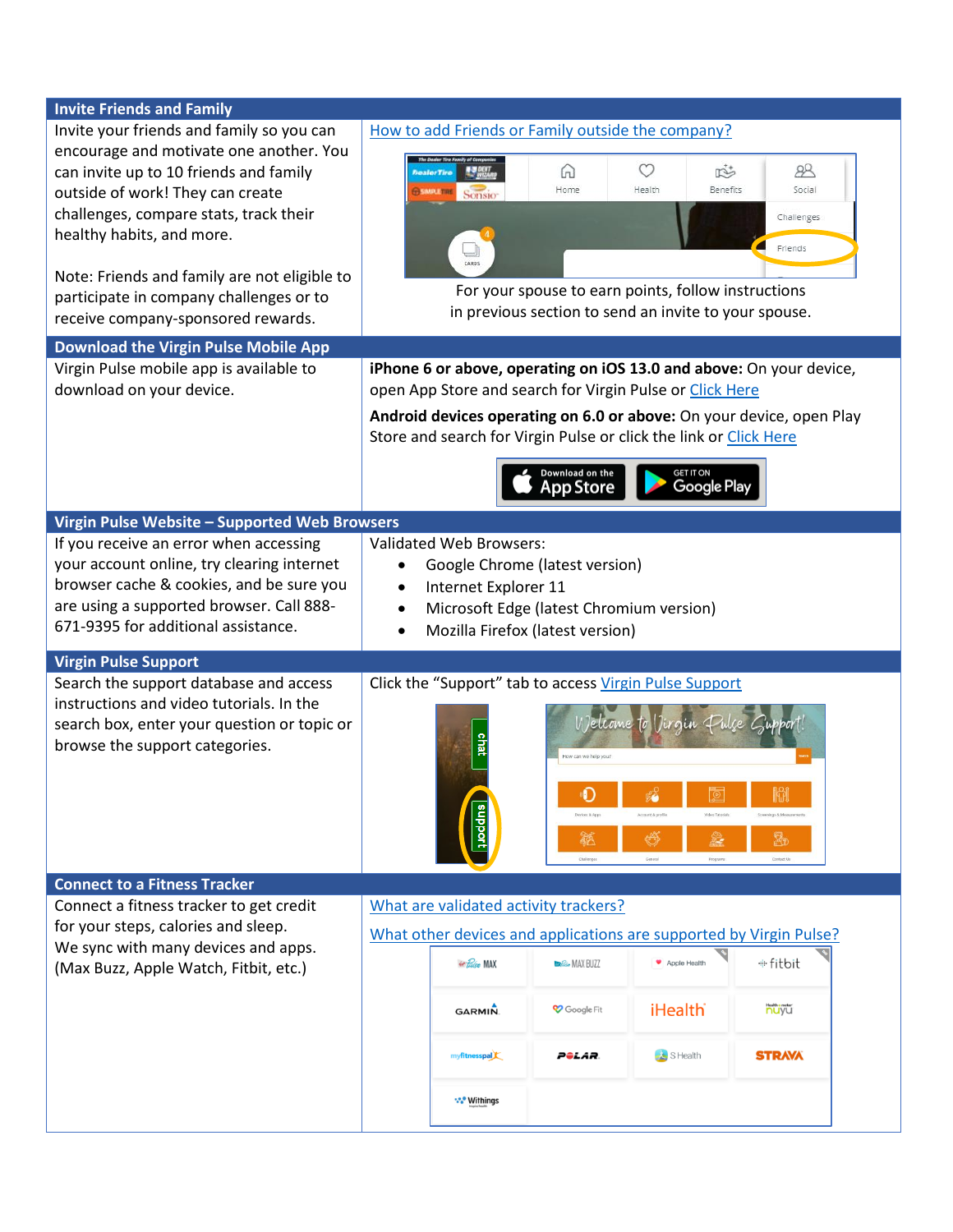| Complete Health Risk Assessment   100 Points (Spouse: 50 Points)<br>The Health Risk Assessment is a<br>confidential, short health questionnaire<br>across seven areas and used to provide<br>you with an evaluation of your health risks<br>and quality of life. You'll get a<br>personalized report and recommendations<br>on actions to take. Complete the survey<br>once a year to earn points.<br>Biometric Screening   100 Points (Spouse: 75 Points)<br>Quest biometric screenings through the<br>Aetna Wellbeing Program ended<br>1/31/2022. Employees who earned the | Click on "Health" then select "Health Risk Assessment"<br>$1_{\cdot}$<br>Click on "Start the Survey" to get started, or "Re-Take" to take it again<br>2.<br>v<br>⋒<br>$\mathbb{R}^2$<br><b>ANTIQUES</b><br>Health<br>Benefits<br>Home<br><b>START THE SURVEY</b><br>Journeys<br><b>REWARDS</b><br>Coaching<br>Health Risk Assessment<br>2021<br>LabCorp Voucher:<br>Download, print and complete the offsite<br>1.<br><b>LABCORP VOUCHER</b><br>voucher                                                |
|------------------------------------------------------------------------------------------------------------------------------------------------------------------------------------------------------------------------------------------------------------------------------------------------------------------------------------------------------------------------------------------------------------------------------------------------------------------------------------------------------------------------------------------------------------------------------|--------------------------------------------------------------------------------------------------------------------------------------------------------------------------------------------------------------------------------------------------------------------------------------------------------------------------------------------------------------------------------------------------------------------------------------------------------------------------------------------------------|
| premium credit for 2022 will not be<br>affected and will continue to receive those<br>credits through 12/31/2022. Additionally,<br>employees who are currently receiving the<br>employee premium credit and who also<br>sign up for the Healthwi\$e program will be<br>rewarded 100 points for having already                                                                                                                                                                                                                                                                | Obtain a voucher and visit a local Patient<br>Visit http://www.labcorp.com/findalab to<br>2.<br>Service Center at your convenience.<br>locate a facility and schedule an appointment<br><b>DOWNLOAD FORM</b><br>Bring your voucher with you during your visit<br>3.<br><b>Primary Care Physician Form:</b><br><b>PHYSICIAN FORM</b><br>Download the Physician form and schedule<br>1.<br>Already visiting your physician? Be sure to<br>an appointment with your physician<br>take this form with you. |
| completed your biometrics screening.<br>On or after 4/1/2022, you will download<br>the LabCorp Voucher, CVS Voucher or<br><b>Primary Care Physician Form and</b><br>schedule your off-site screening to earn<br>your Biometric Screening points!<br>Vouchers and Primary Care Physician<br>Forms must be completed by October 15,<br>2022.                                                                                                                                                                                                                                   | 2.<br>Submit completed form by fax or submit<br><b>DOWNLOAD FORM</b><br>online<br><b>SUBMIT FORM</b><br><b>CVS Voucher:</b><br>Click "Benefits", then click "CVS MinuteClinic"<br>1.<br><b>2GVS</b><br>In the description, click "download"<br>2.<br>Heath<br>Bring your health screening voucher with you<br>3.<br>during your visit<br><b>CVS MinuteClinic</b><br>Getting a health screening through a CVS MinuteClinic is simple. Just walk in to a participating                                   |
| <b>Certified Nicotine Free   50 Points</b><br>Nicotine is the primary cause of many                                                                                                                                                                                                                                                                                                                                                                                                                                                                                          | location. You don't need an appointment.<br>The link takes you to the store locator. Enter your zip code to find the MinuteClinic closest to you.<br>Be sure to download the helath screening voucher and bring it with you.<br>To certify that you are Nicotine free, at the top right corner, hover over                                                                                                                                                                                             |
| preventable diseases and premature<br>deaths. No matter whether you're<br>currently a nicotine user, have kicked the<br>habit already, or have never even thought<br>of using nicotine, here's your chance to<br>declare yourself a nicotine-free member.                                                                                                                                                                                                                                                                                                                    | the Profile section with your picture. In the drop-down menu that appears,<br>select "My Profile". Scroll down the page and click on "View The<br>Agreement". Then click "I Agree"<br><b>I AGREE</b><br>I am a nicotine-free Virgin Pulse member!                                                                                                                                                                                                                                                      |
| Thinking about going tobacco free? Click<br>Here to for more information                                                                                                                                                                                                                                                                                                                                                                                                                                                                                                     | NICOTINE-FREE AGREEMENT<br><b>VIEW THE AGREEMENT</b><br>You have not yet accepted the Nicotine-Free Agreement                                                                                                                                                                                                                                                                                                                                                                                          |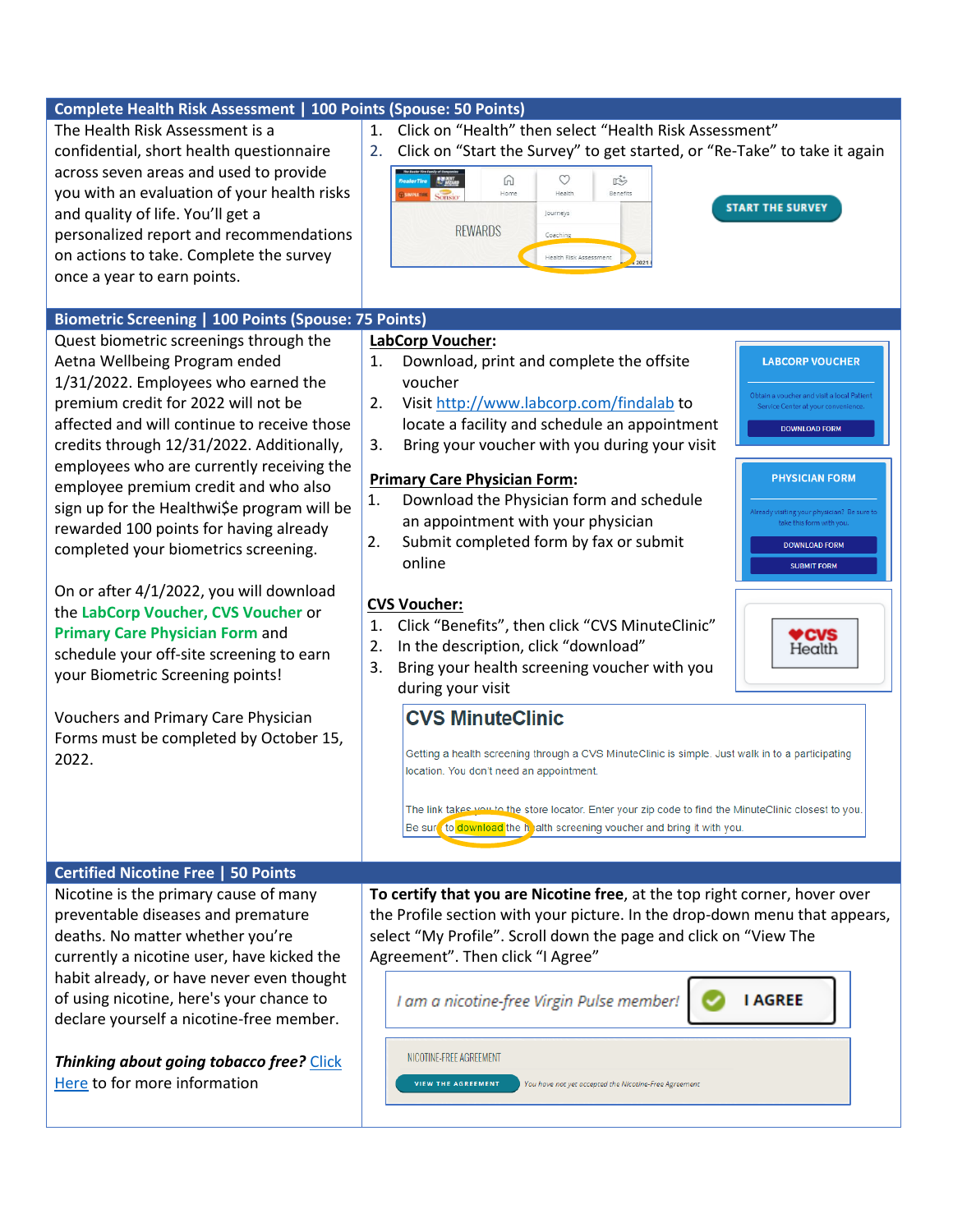## **Track Sleep 20 Days Each Month | 20 Points Each Month** You'll need to track Sleep via a validated [What devices can I use to track my sleep with Virgin Pulse?](https://virginpulse.zendesk.com/hc/en-us/articles/206182050-What-devices-can-I-use-to-track-my-sleep-with-Virgin-Pulse-) device or app. SLEEP MAR 07 - MAR 13  $\Rightarrow$ WEEK MONTH 10 8 IS GREAT!<br>AIM FOR 7-8 HOURS OF SLEEP<br>EVERY NIGHT  $8:19$  $8:00$  $\overline{\phantom{a}}$  $\circ$  $Mar 12$  $\bullet$  Daily Highest  $\bullet$ Mar 07  $M<sub>eff</sub>$ Mar 09 Mar 11 ł **20-Day Triple Tracker: Track Steps, Active Min. and Workout Min.| 20 Points Each Month (Spouse: 10 Points)** Track 7,000 steps, 15 active minutes or 15 [What other devices and applications are supported by Virgin Pulse?](https://virginpulse.zendesk.com/hc/en-us/articles/205627204-What-other-devices-and-applications-are-supported-by-Virgin-Pulse-) workout minutes, or a combination of the [How to manually enter your steps?](https://virginpulse.zendesk.com/hc/en-us/articles/204823446-How-to-manually-enter-your-steps) three activities and earn 20 points each [What are Active Minutes?](https://virginpulse.zendesk.com/hc/en-us/articles/204837616-What-are-Active-Minutes-) month. [How to log a workout activity?](https://virginpulse.zendesk.com/hc/en-us/articles/360051455191-How-to-log-a-workout-activity-) **ACTIVITY INTERVAL ACTION PROGRESS POINTS** 20-Day Triple Tracker: 7,000 steps/15 active minutes/15 workout **MONTHLY**  $3/20$ 20 minutes **Track Calories 20 Days Each Month | 20 Points Each Month** You'll need track your food entries using [How to connect MyFitnessPal to Virgin Pulse](https://virginpulse.zendesk.com/hc/en-us/articles/4406892277780-How-to-connect-MyFitnessPal-to-Virgin-Pulse) the MyFitnessPal site or the mobile app, and your "Calories Consumed" will sync to **CALORIES CONSUMED MAR 07 - MAR 13 WEEK MONTH** your Virgin Pulse account. 2,500 Sign up for your free MyFitnessPal account 2,000 1,500 <https://www.myfitnesspal.com/> 1,000 1,925 1.633 1.473  $\oint$  Daily Highest  $\checkmark$ 500 d Mar 07 Mar 09 ø dar 11 ğ ğ 海 **Win Promoted Health Habits Challenge | 25 Points Each Month** 1. Select "Challenges" under the Social tab Healthy Habits offer you bite-size ways to build a healthy routine and improve your 2. Click "Join" wellbeing. Over time, these small steps 3. Achieve this habit for at least 5 days of the 7-day challengeadd up to big changes that'll make you  $\infty$  $\mathbb{R}^{+}$  $R$ 而 **Q** ♡ 面 successful. Complete the monthly Healthy Health Benefit Social Home Habit Challenge to earn points. Challenges **MY CHALLENGES CO** CREATE CHALLENGE Friends Groups **HEALTHY HABIT CHALLENGES (1) STATUS STARTS** Events Calend **WORDSMITH O** JOIN ල **MAR08** ACHIEVE SUCCESS 5 OUT OF 7 DAYS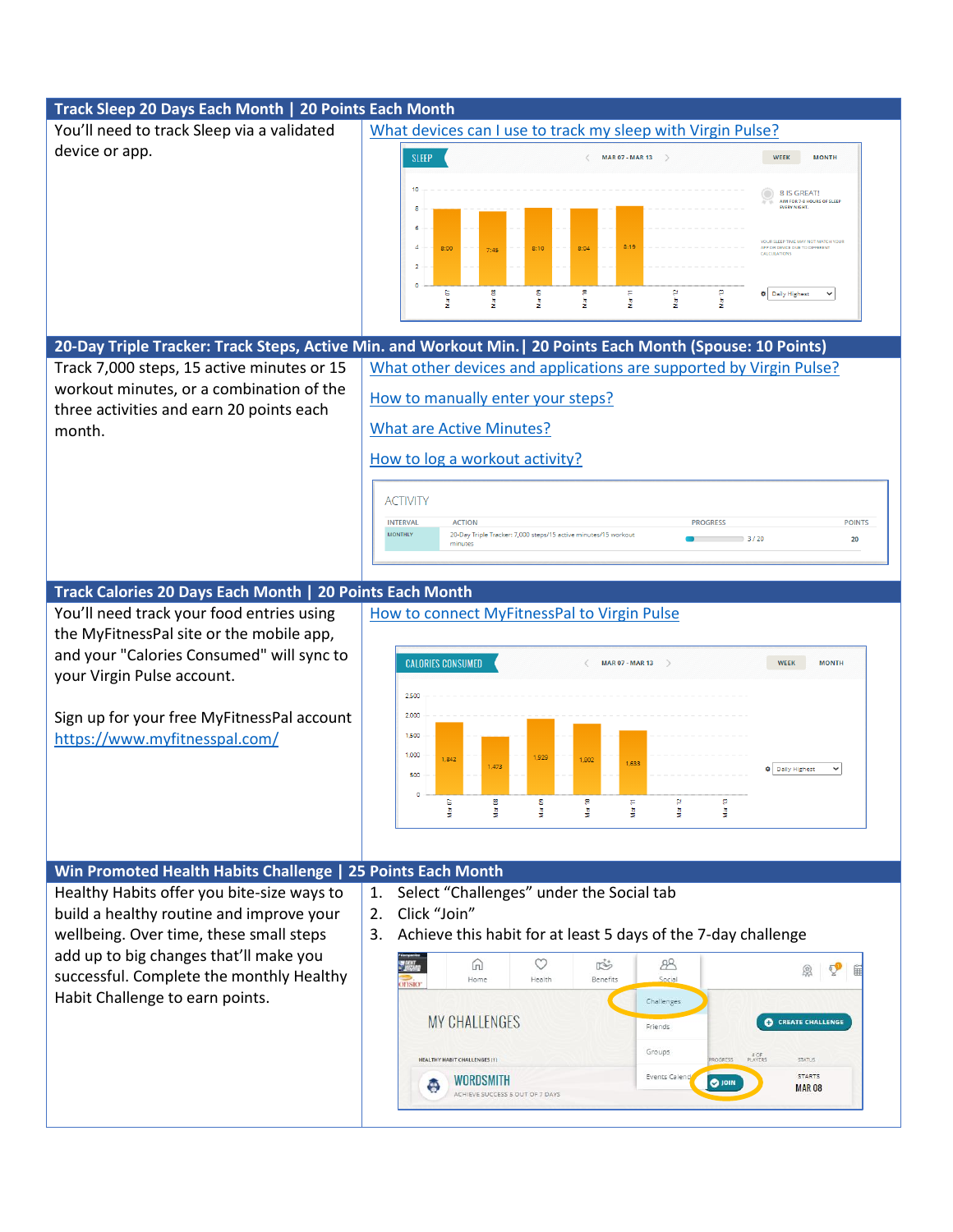| Join a Personal Challenge   25 Points Each Month                                     |                                             |                                                                                             |
|--------------------------------------------------------------------------------------|---------------------------------------------|---------------------------------------------------------------------------------------------|
| A Personal Challenge can be a Step or                                                | How to join or create a Personal            |                                                                                             |
| Healthy Habit Challenge. To join a                                                   | Challenge?                                  |                                                                                             |
| challenge, you can create your own                                                   |                                             |                                                                                             |
| Personal Challenge or accept an invitation                                           |                                             | Challenge Invites (1)<br><b>View All</b>                                                    |
| sent from a friend.                                                                  |                                             |                                                                                             |
|                                                                                      |                                             | <b>Recycle Paper</b><br>Invited By IRMA ISAKOVIC                                            |
| Note: You can join multiple challenges in                                            |                                             | $\circledast$<br>$\left(\mathbf{v}\right)$                                                  |
| one month but awarded 25 points                                                      |                                             |                                                                                             |
| maximum per month.                                                                   |                                             |                                                                                             |
| Create a Personal Challenge   25 Points Each Month                                   |                                             |                                                                                             |
| Earn points when you create a Personal                                               | How to join or create a Personal            |                                                                                             |
| Challenge. Encourage healthy                                                         | Challenge?                                  | க<br><b>CO</b> CREATE CHALLENGE<br>Social                                                   |
| competition! You can invite other people                                             |                                             | Challenges                                                                                  |
| to join your challenge. Maximum 250                                                  | <b>What type of Personal Challenge</b>      | Friends<br>CREATE A CHALLENG                                                                |
| people including yourself.                                                           | can you create?                             | Groups<br><b>STEP CHALLENGE</b>                                                             |
|                                                                                      |                                             | Shoutouts<br>Events Calendar                                                                |
| Note: You can create multiple challenges                                             |                                             |                                                                                             |
| in one month but awarded 25 points                                                   |                                             | €                                                                                           |
| maximum per month.                                                                   |                                             |                                                                                             |
| Journey: Complete a Journey   20 Points, 3x Each Quarter                             |                                             |                                                                                             |
| Journeys are a great way to introduce                                                | How to earn points or rewards with Journeys |                                                                                             |
| healthier habits into your life or maintain                                          | <b>JOURNEYS</b>                             |                                                                                             |
| healthy habits you already have in place.                                            |                                             |                                                                                             |
| Journeys are made up of small, fun and                                               |                                             |                                                                                             |
| informative "steps", and most Journeys                                               |                                             |                                                                                             |
| take roughly 2-4 weeks to complete.                                                  |                                             |                                                                                             |
|                                                                                      |                                             |                                                                                             |
|                                                                                      |                                             |                                                                                             |
| Join Company Challenge   100 Points                                                  |                                             |                                                                                             |
| Stay tuned for company-wide challenges                                               | How to join a company challenge?            |                                                                                             |
| where you can go head-to-head with co-                                               |                                             | Pacific Crest Trail                                                                         |
| workers across your organization and post<br>comments to cheer each other on.        |                                             | npany challenge<br>Team, are you ready to backpack America's                                |
|                                                                                      |                                             | treasured Pacific Crest Trail? From the                                                     |
| You will receive notices when upcoming                                               |                                             | Mexican border to the edge of Canada - your<br>route is brutal and breathtaking through the |
| Company Challenges are scheduled!                                                    |                                             | wild west's deserts, mountains and forests.<br>Remember, the more you trek, the more        |
|                                                                                      |                                             | destinations you unlock, each filled with                                                   |
|                                                                                      |                                             |                                                                                             |
|                                                                                      |                                             | <b>JOIN IN</b>                                                                              |
|                                                                                      |                                             | Don't Show Again                                                                            |
| Track Steps at Least Once a Week for All Weeks of the Company Challenge   100 Points |                                             |                                                                                             |
| Join the Company step challenge and earn                                             | What other devices and<br><b>STEPS</b>      | <b>MONTH</b><br>JAN 16 - JAN 22                                                             |
| 100 points when you track steps at least                                             | applications are                            |                                                                                             |
| once a week for all weeks of the                                                     | 30,000<br>supported?<br>25.00               | LOG STEPS<br>58,600                                                                         |
| challenge.                                                                           | 20,000<br>15,000                            | MOST ACTIVE DA<br>Sun, Jan 16                                                               |
|                                                                                      | How to manually enter<br>10,000<br>5,000    | <b>HIII DAKYSTEP GOAL</b><br>7000 Steps                                                     |
|                                                                                      | your steps?                                 | Filter data by<br>Caily Highest                                                             |
|                                                                                      |                                             |                                                                                             |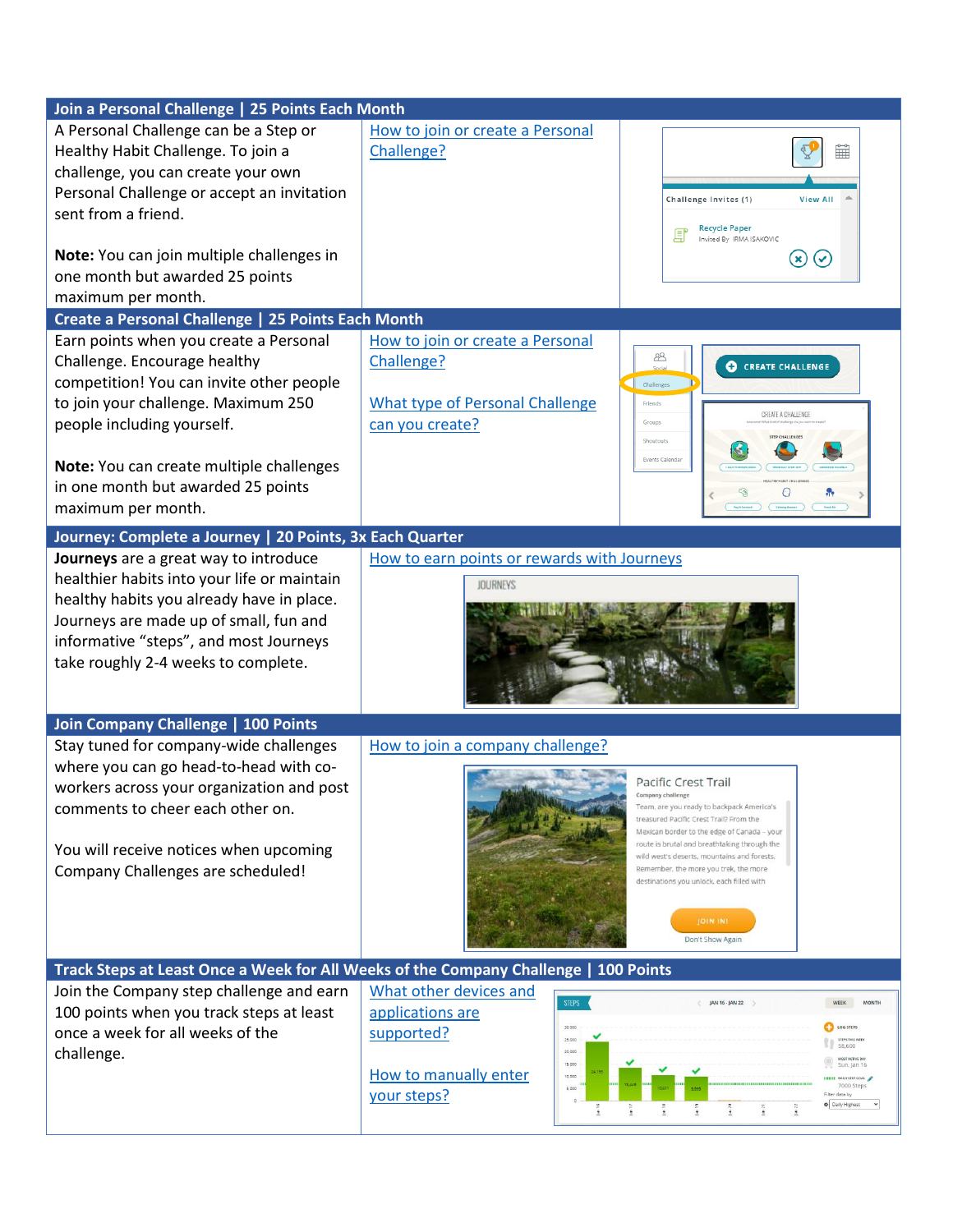|                                                                                                                                                                                                                                                                                                                                                                                                                                                                                                                                                                  | My Care Checklist: Associates Complete 3 Rewardable Actions   300 Points Per Program                                                                                                                                                                                                                                                                                                                                                                                                                                                                                                                                                                                  |
|------------------------------------------------------------------------------------------------------------------------------------------------------------------------------------------------------------------------------------------------------------------------------------------------------------------------------------------------------------------------------------------------------------------------------------------------------------------------------------------------------------------------------------------------------------------|-----------------------------------------------------------------------------------------------------------------------------------------------------------------------------------------------------------------------------------------------------------------------------------------------------------------------------------------------------------------------------------------------------------------------------------------------------------------------------------------------------------------------------------------------------------------------------------------------------------------------------------------------------------------------|
| <b>Preventive Care Visits completed</b><br>between December 1, 2021 and<br>November 30, 2022 are eligible for 2022<br>program points<br>Based on your age and gender, My Care<br>Checklist visits may include:<br><b>Annual Physical</b><br>$\bullet$<br>Dental Exam<br>$\bullet$<br><b>Vision Exam</b><br>$\bullet$<br>Colonoscopy<br>$\bullet$<br>Mammogram                                                                                                                                                                                                    | Click "Health", then click "View All"<br>1.<br>Select the "My Care Checklist" tile<br>2.<br>To complete any of the suggested activities, click on the arrows and<br>3.<br>follow the next steps<br>$\circlearrowright$<br>My Care Checklist<br>÷<br>←<br>Health<br><b>Preventive Care</b><br>Journeys<br>These activities are recommended based on your<br>My Care Checklist<br>age and sex.<br><b>Health Check</b><br><b>Health Checkup</b><br>⋗<br>Complete every year<br>Nutrition Guide<br>Dental Checkup<br>Sleep Guide                                                                                                                                          |
| My Care Checklist: COVID-19 Vaccination   100 Points Per Program<br>You will receive points when you submit<br>the second date you received the two-<br>shot COVID-19 vaccine series or the date<br>you received the single shot vaccine.<br>If you received your COVID-19 vaccine in<br>2021, enter your original date(s). You<br>continue to be in compliance and to earn<br>points for the 2022 program year.                                                                                                                                                 | $\circlearrowright$<br><b>COVID-19 Vaccine</b><br>Health<br>COVID-19 is a type of virus that spreads very easily.<br>The COVID-19 vaccine helps protect you from serious<br>symptoms<br>Journeys<br>The vaccine comes in 1 or 2 doses. If you get the 2-<br>dose vaccine, you need both doses for the maximum<br>My Care Checklist<br>protection<br>Check your local government agency on how and<br>where to get vaccinated<br><b>Health Circu</b><br>Show More ∨<br><b>Brand Name</b><br>Nutrition Guide<br>Pfizer<br>Moderna<br>Sleep Guide<br>Johnson & Johnson                                                                                                   |
|                                                                                                                                                                                                                                                                                                                                                                                                                                                                                                                                                                  |                                                                                                                                                                                                                                                                                                                                                                                                                                                                                                                                                                                                                                                                       |
| A Preventive Care Visit completed<br>between December 1, 2021 and<br>November 30, 2022 is eligible for 2022<br>program points. Based on spouse's age<br>and gender, Preventive Care Visits may<br>include:<br><b>Annual Physical</b><br>$\bullet$<br>Dental Exam<br>$\bullet$<br>Vision Exam<br>$\bullet$<br>Colonoscopy<br>$\bullet$<br>Mammogram<br>٠<br><b>COVID-19 Vaccination</b><br>If your spouse received COVID-19 vaccine<br>in 2021, enter the original date(s). They<br>continue to be in compliance and to earn<br>points for the 2022 program year. | My Care Checklist: Spouse Complete Preventive Care Visit   Spouse: 25 Points for one visit during the program year<br>Click "Benefits", then click "View All"<br>1.<br>Select the "Annual Preventive Care Verification Form" tile<br>2.<br>To get started, click "Start Now"<br>3.<br>Complete and submit a Preventive Care Verification Form to earn the<br>4.<br>maximum of 25 points<br>$\circlearrowleft$<br>$\mathbb{R}^+$<br>88<br>⋒<br><b>DealerTire</b><br>Benefits<br>Home<br>Health<br>Social<br>Sonsio<br><b>Annual Preventive Care Verification Form</b><br>Earn points in the HealthWi\$e program just by completing an annual<br>Preventive Care Visit! |